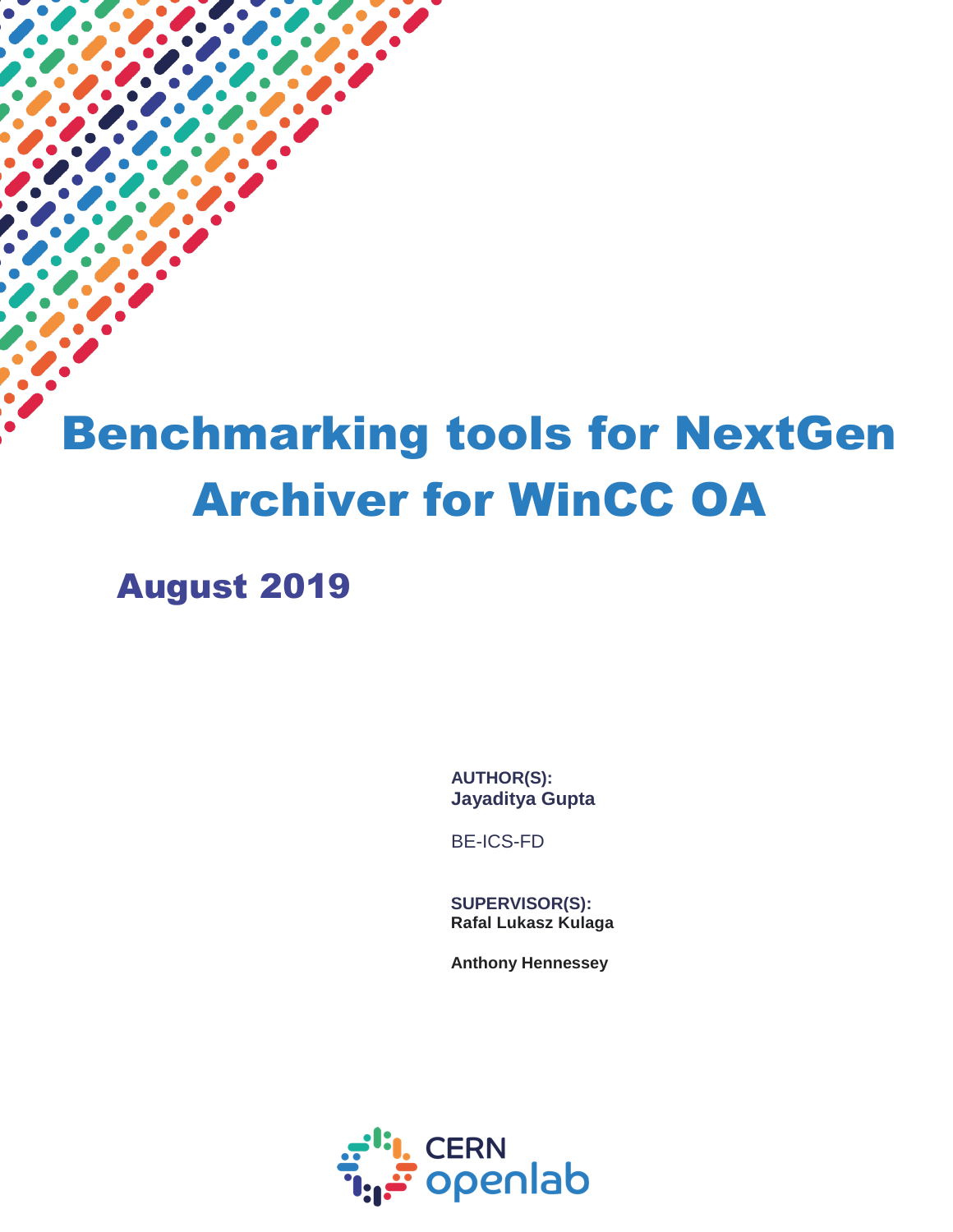

# **PROJECT SPECIFICATION**

The objective of the project is to develop benchmarking tools for database technologies (InfluxDB, Oracle and Apache Kudu) used by WinCC OA Archiver used in CERN control systems. The goal of the project is to help in selecting the technology that will be used to store history of signal value changes and alarms in hundreds of control systems at CERN, including the ones in the accelerator complex and experiments.

Particularly we are more focused towards benchmarking InfluxDB vs Oracle database. We are using/developing two tools namely ArchivePump and QueryBenchmark. ArchivePump will measure the write speed of the database. QueryBenchmark tool will measure read speed of the database.

.....................................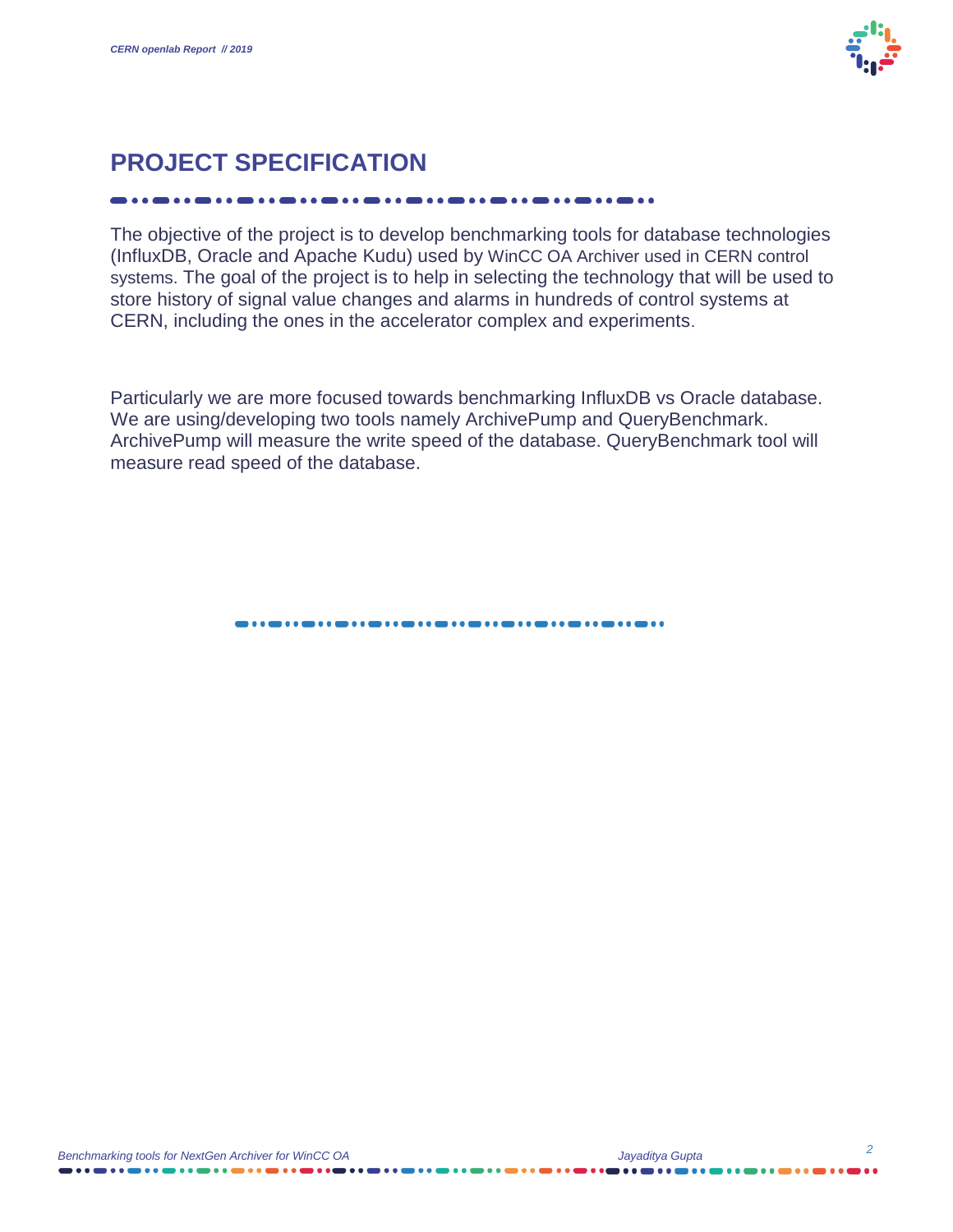

# **ABSTRACT**

On this project we focused on benchmarking Influx against Oracle database. One of the primary reason is ETM/Seimens were already working on Influx database backend. To perform benchmarking using the Query Benchmark Tool we needed to have same data in both databases (Influx and Oracle). The Archive pump tool was used to do that task. After that we used the Query Benchmark Tool to get the initial test results and performance of the database. A good amount of time was spent on understanding and learning InfluxDB and also how to translate Oracle based SQL queries to InfluxQL queries.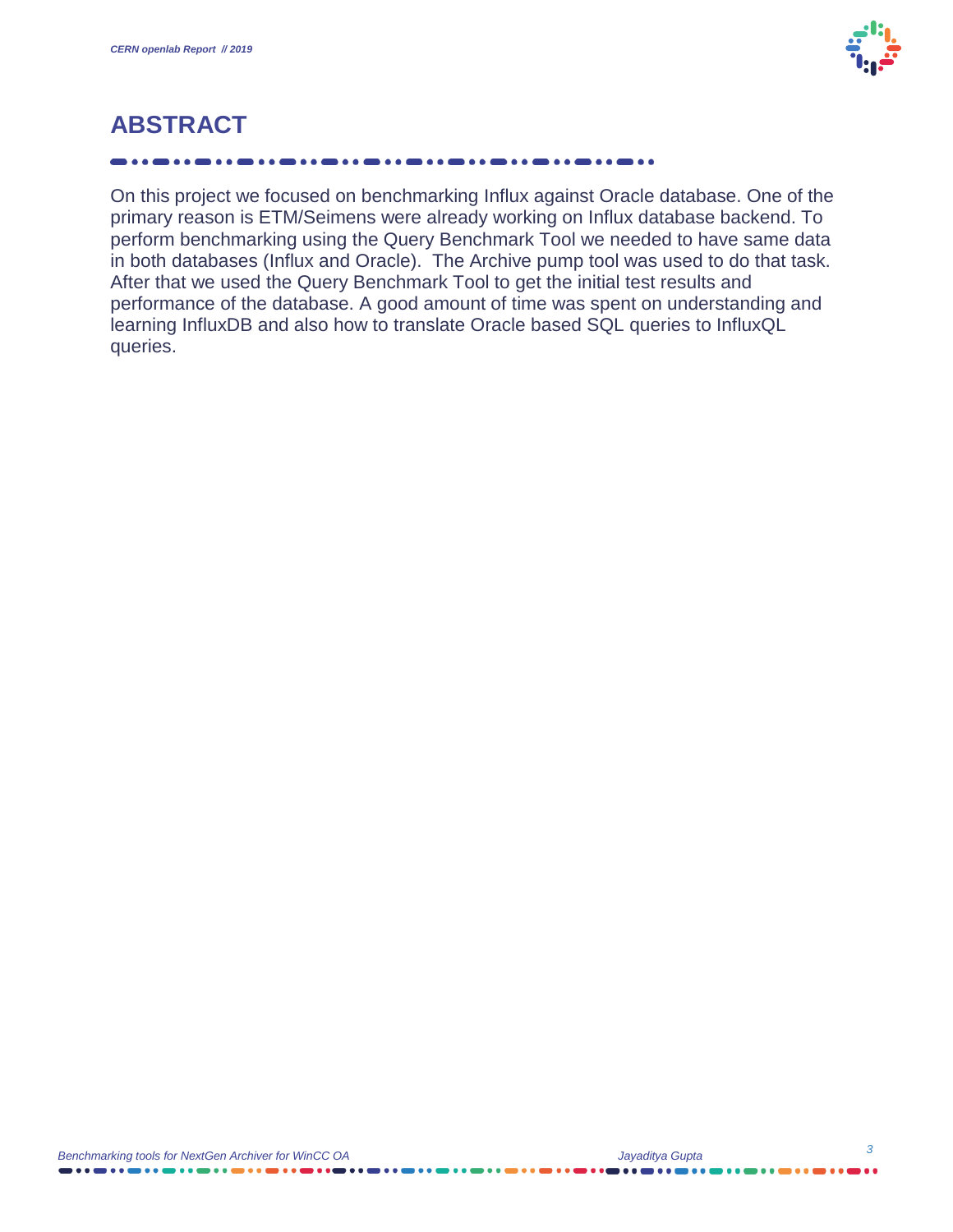

# **TABLE OF CONTENTS**

- **1 Introduction** 
	- **a. Archiving from Wincc OA**
	- **b. Next Generation Archiver**
	- **c. Prospective storage technologies**
	- **d. Benchmarking**

#### **2 Method**

- **a. Architecture**
- **b. Test data**
- **c. Queries**
- **d. Results capture**

#### **3 Results**

- **a. Understanding queries**
- **b. Workflow**
- **4 Conclusion & Future work**
- **5 References**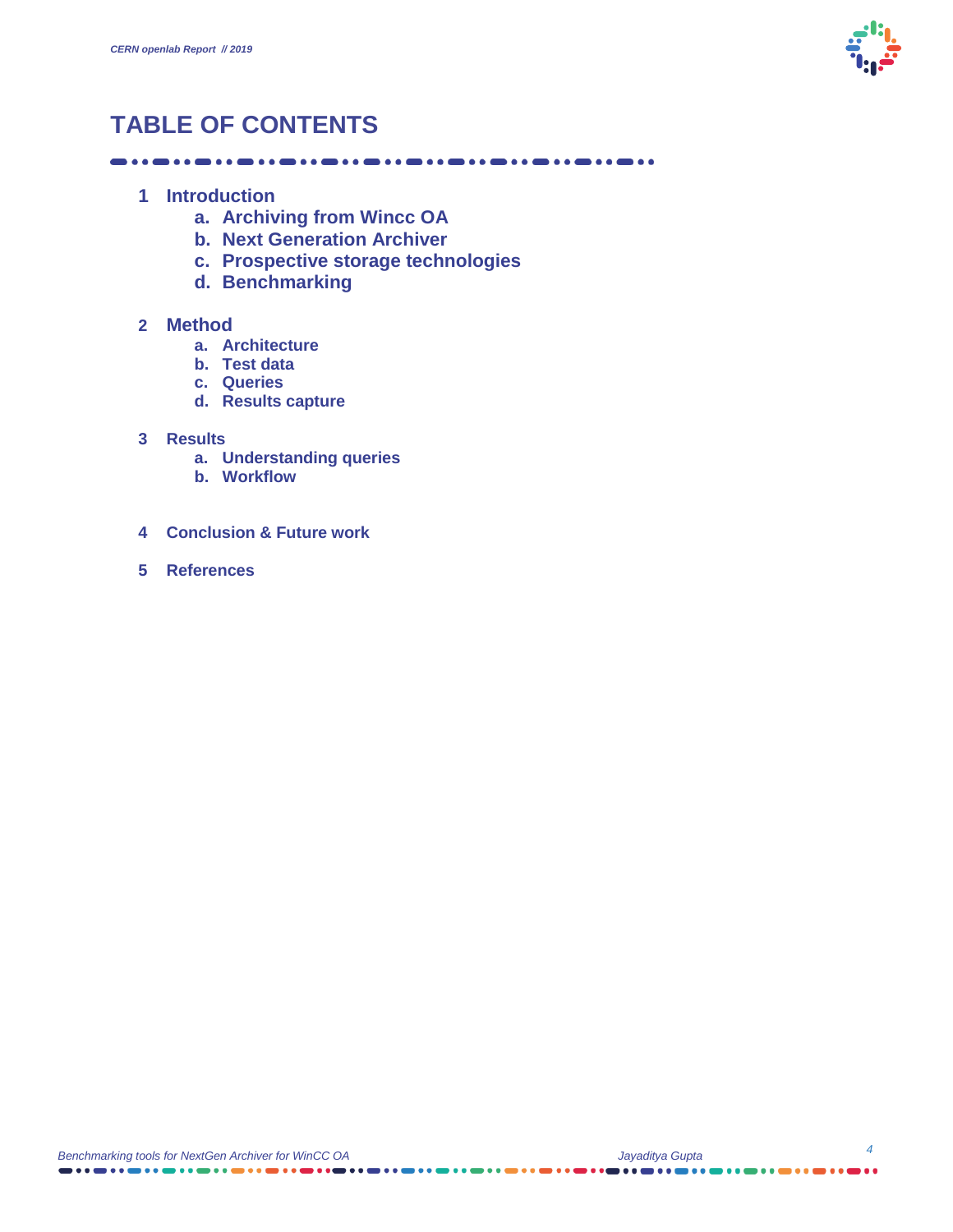

#### **1. INTRODUCTION**

#### **a. Archiving from WinCC OA**

WinCC OA is a SCADA system for visualizing and operating of processes, production flows, machines and plants in all lines of business**[1]**. WinCC OA provides archiving functionality that stores the history of signal value changes and alarms for approximately 700 control systems at CERN. The systems that use WinCC OA include CERN electric grid, cryogenics and interlocking systems. Signal values are stored primarily for reason of to study the state of the control system, if the machines were working fine or not and also for historical retrieval of control system values. Current WinCC OA archiver writes to Oracle database. Most important queries correspond to three data retrieval scenarios

- Trending: trending gives a trend for signal values for a specified time range.
- Event Replay : event replay give information about the state of all datapoints in a given time range
- Value Change: value change gives information about specific datapoint in time range.

#### **b. Next Generation Archiver**

CERN along with ETM/Seimens are developing the Next Generation Archiver (NGA). The NGA will support multiple pluggable backend storage technologies including Oracle and InfluxDB storage solutions are currently in development and apache kudu, InfluxDB are under consideration. There will also be the potential to write custom backends.

#### **c. Prospective storage technologies**

CERN is currently considering InfluxDB and Apache Kudu as prospective storage technologies.

**InfluxDB**: InfluxDB is an open-source time series database which is built for high-availability storage and retrieval of time series data in fields such as operations monitoring, application metrics, Internet of Things sensor data, and real-time analytics **[2]**. InfluxDB integrates with Grafana to provide visualizing metrics and dashboards to easily study data.

**Apache Kudu** : Apache Kudu is also considered due to its good balance between real-time and batch processing performance and integration with data analytics tools such as Apache Spark and SQL query engines such as Apache Impala.

#### **d. Benchmarking**

Before considering a backend storage technology for use at CERN we will benchmark the technology under conditions that reproduce as closely as possible to the operating environment.

The testing must consider reading and writing data and the data itself must reflect the quantity and frequency of production of data. In order to do these performance tests 2 tools were developed namely the Archive Pump Tool and the Query Benchmark Tool.

The Archive Pump Tool primary use is to copy the data from one database instance to another tool. It is also used to measure write performance of the storage technologies and the Query Benchmark Tool is used to measure read performance. Both of these tools were in an advanced stage of development and my part in the project was to add support for InfluxDB in the Query Benchmark Tool; support for Oracle in the query benchmark tool is already implemented.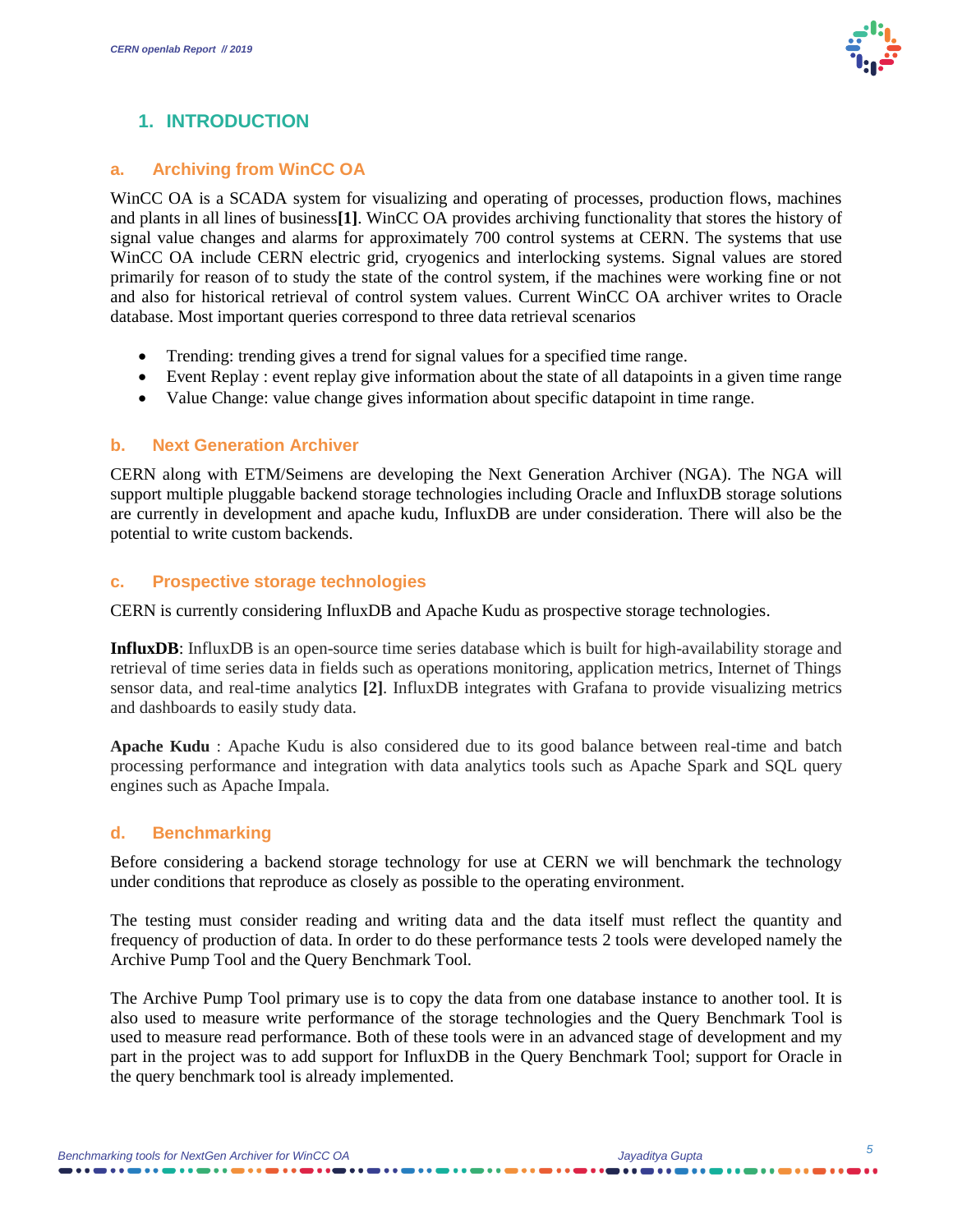

#### **2. Method**

#### **a. Architecture**



- 1. We start with fetching the data from the original oracle database(which is actual production data) and send it to archive pump tool
- 2. Next we extract the data from Oracle and store it in temporary files; this allows us to measure the raw write performance to influxDB without the results being influenced by oracle read performance.
- 3. Once the storage technologies have the same data, we use query benchmark tool to perform the same set of queries against the database technologies.
- 4. We measure the read performance of database technologies and save it in a json file.

#### **b. Test data**

In order to perform tests we need actual data that is observed at CERN. We used previous 2.5 years of PSEN data. We used the Archive Pump Tool to populate that data in InfluxDB, in doing so we also recorded the write performance for InfluxDB. Our test data has

- Total signals count:  $\sim$ 1.4 million
- Total rows:  $\sim$ 11.5 billion
- Total unique datapoints/elements : 533318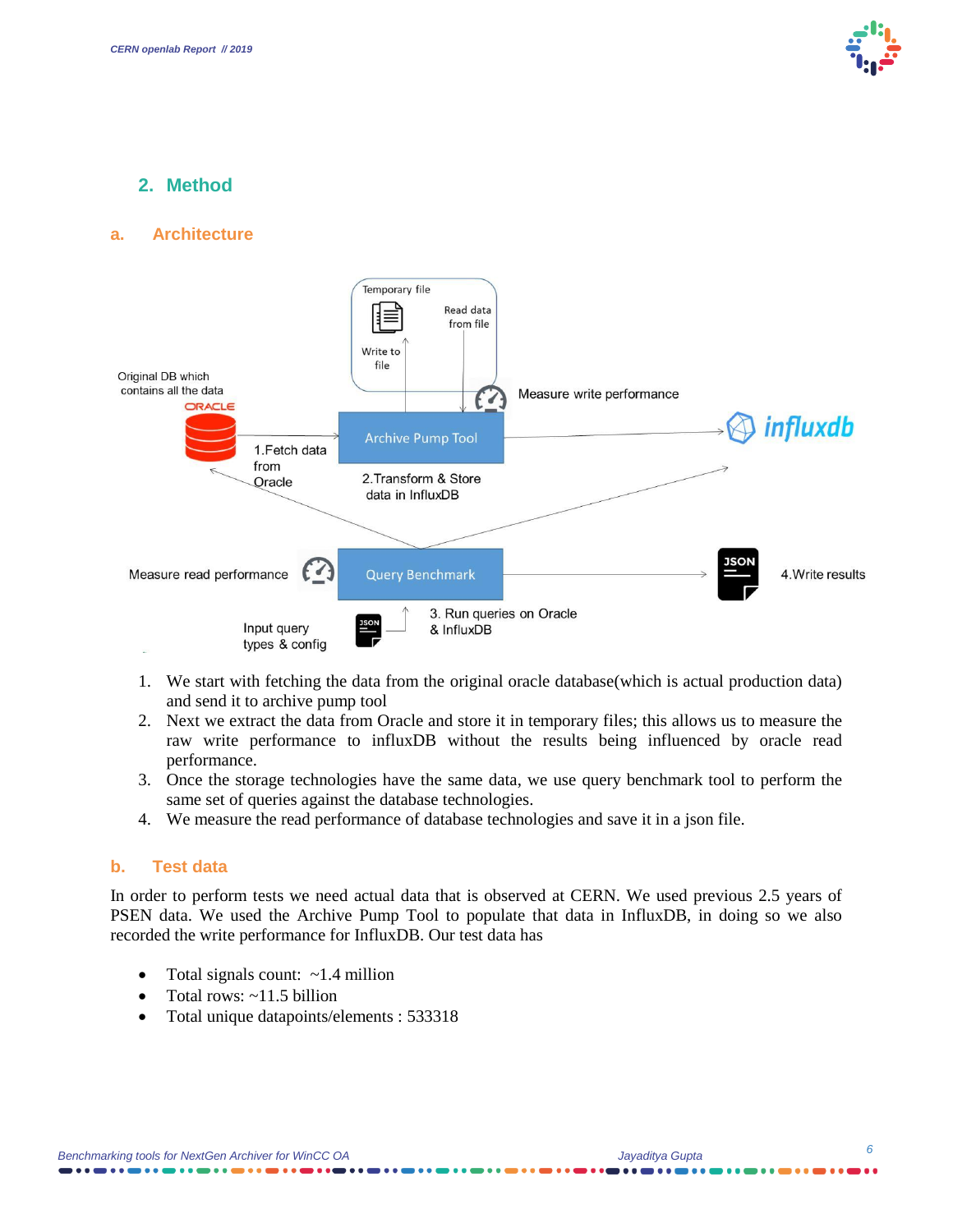

#### **c. Queries**

The queries correspond to three data retrieval scenarios: trends, event replay and value change (explained above).

In order to effectively test the storage technologies we use randomization to create more realistic scenario. If we keep on performing same queries again and again we might get unrealistic results because of caching, by doing randomization we try to avoid any unfair advantage a technology might have. First we get the list of all the data points and store it in a file, during runtime a set of datapoints are randomly chosen and the Query Benchmark Tool uses those same data points for all storage technologies.

This ensures we are running same set of queries and on same set of datapoints and time range for both the databases. It helps in effectively measuring how each database performed. In results file we store datapoints, time range of queries and read time of queries.

There is one catch in this whole process. SQL queries does not directly map to InfluxDB. InfluxDB has its own query language called InfluxQL. We had to convert oracle SQL queries to InfluxQL queries.

#### **d. Results capture**

We only store certain metrics in our results JSON file. A sample result json looks like this

**db:** stores the name of the database for which the test was performed. **DurationMillisec**: stores how much time query took to execute.

**queriedDpes**: set of datapoints used in queries.

**Queried Time range(start/end)**: stores the time range( start and end time) duration for the query. **QueryTest:** stores various configurations for type of query test performed

We verify the results of the queries by matching the results of the both queries i.e. queries performed on InfluxDB and Oracle database.